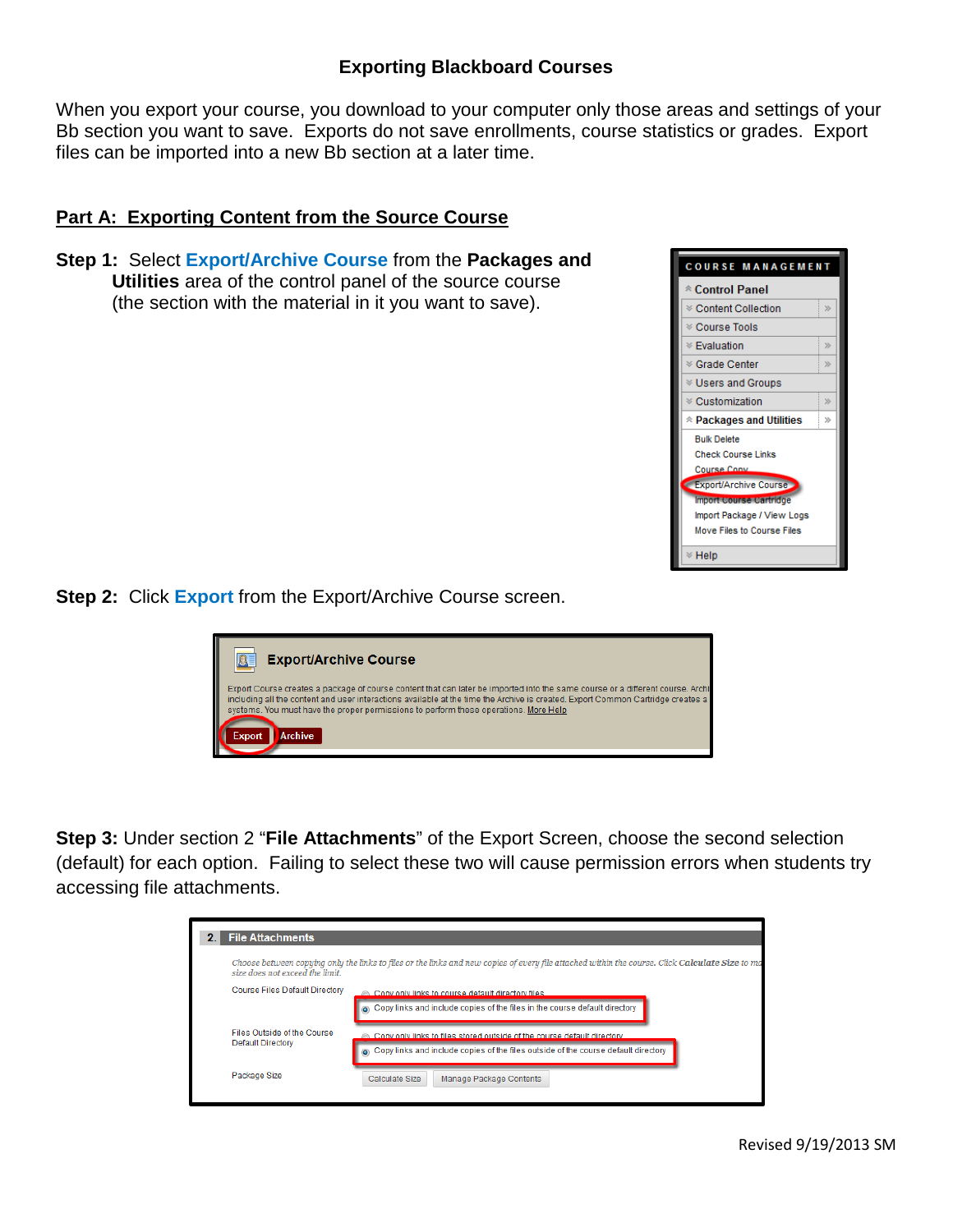**Step 4:** Select the areas and settings you want to export and click **Submit**. We recommend you select everything so you have a complete export file. You can be selective about what is imported during the import process.



- **Step 5:** You will receive an email in your UCM email account when the process is complete. Exports can take anywhere from 30 seconds to 5 minutes or more depending on how large your course is.
- **Step 6:** Once the export is finished you will need to download and save the export file. Select **Export/Archive Course** from the **Packages and Utilities** area of the control panel of the source course.
- **Step 7:** You should see the export file listed on the Export/Archive screen. Click the .zip file link listed. The filename should begin with *ExportFile*.

| <b>Export</b><br><b>Archive</b>                         |
|---------------------------------------------------------|
| File Name                                               |
| ExportFile 10ShannonTraining1008 20101103021218.zip   < |
|                                                         |

**Step 8:** When prompted, save the file to your computer. Select a file location that is easy to remember.

We suggest you do not remove Export from the .zip file's name. Also avoid modifying the .zip package. You could corrupt the export file and make it unusable.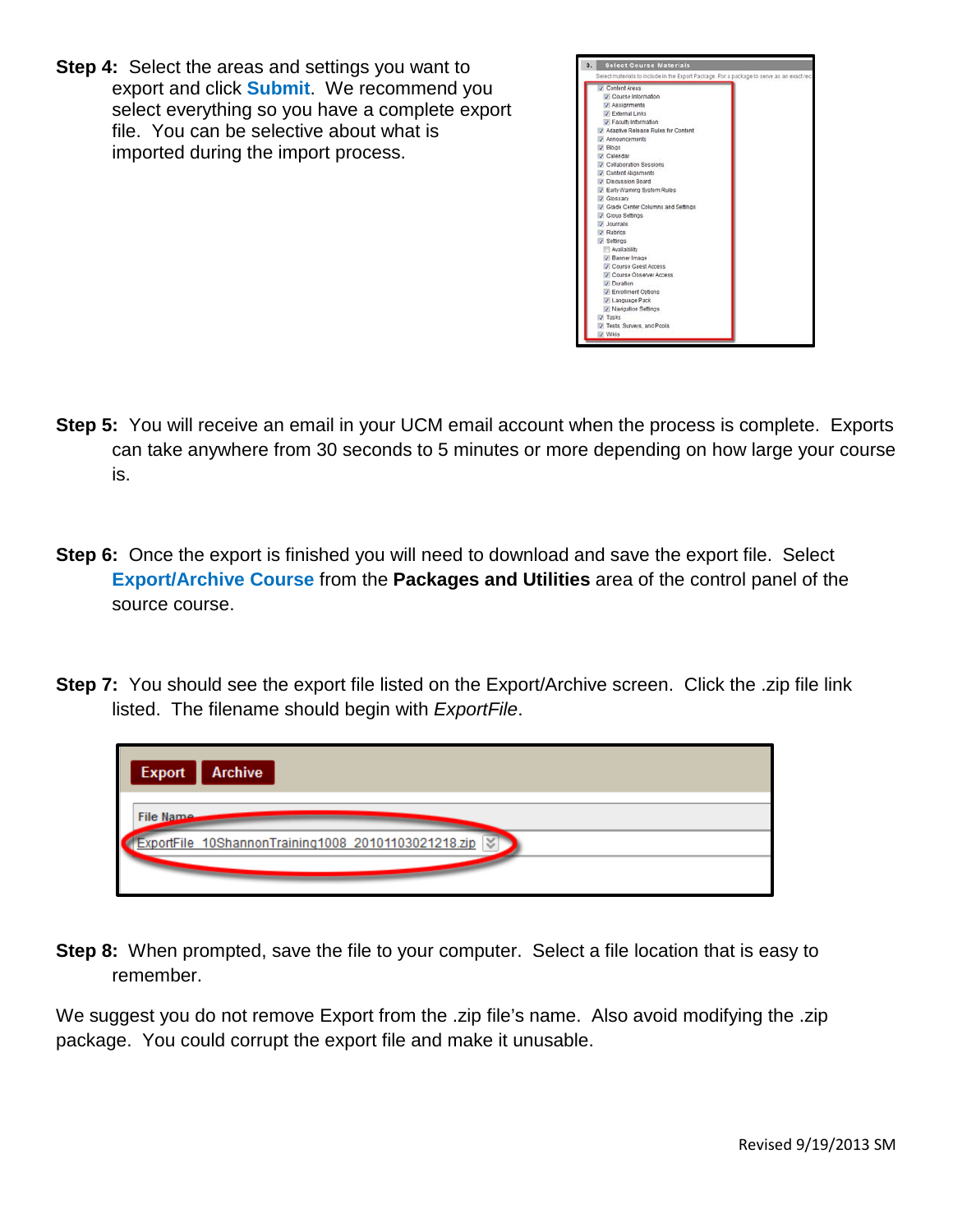## **Part B: Importing Content to the Destination Course**

**Step 1:** Select **Import Package / View Logs** from the **Packages and Utilities** area of the control panel of the destination course (the section you want to load the material into).



**Step 2: Click Import from the Import Package/View Logs screen.** 

| <b>Import Package / View Logs</b>                                                                                                                                  |
|--------------------------------------------------------------------------------------------------------------------------------------------------------------------|
| Import a package file of course content for use in a course. You can also view the log files that are generated after each import. You mus<br>operation. More Help |
| <b>Import Package</b>                                                                                                                                              |

**Step 3: Browse** your computer to locate the export file you previously saved in Step 7 of Part A.

| <b>Select Copy Options</b><br>1.               |                                            |  |  |  |  |  |  |
|------------------------------------------------|--------------------------------------------|--|--|--|--|--|--|
| ★ Destination Course ID                        | 10ShannonTraining1008                      |  |  |  |  |  |  |
|                                                |                                            |  |  |  |  |  |  |
| $\mathbf{2}$ .<br>Select a Package             |                                            |  |  |  |  |  |  |
|                                                | Click Browse to locate the Course Package: |  |  |  |  |  |  |
| Uploading large packages may take a long time. |                                            |  |  |  |  |  |  |
| <del>★</del> Select a Package                  | Browse                                     |  |  |  |  |  |  |
|                                                |                                            |  |  |  |  |  |  |